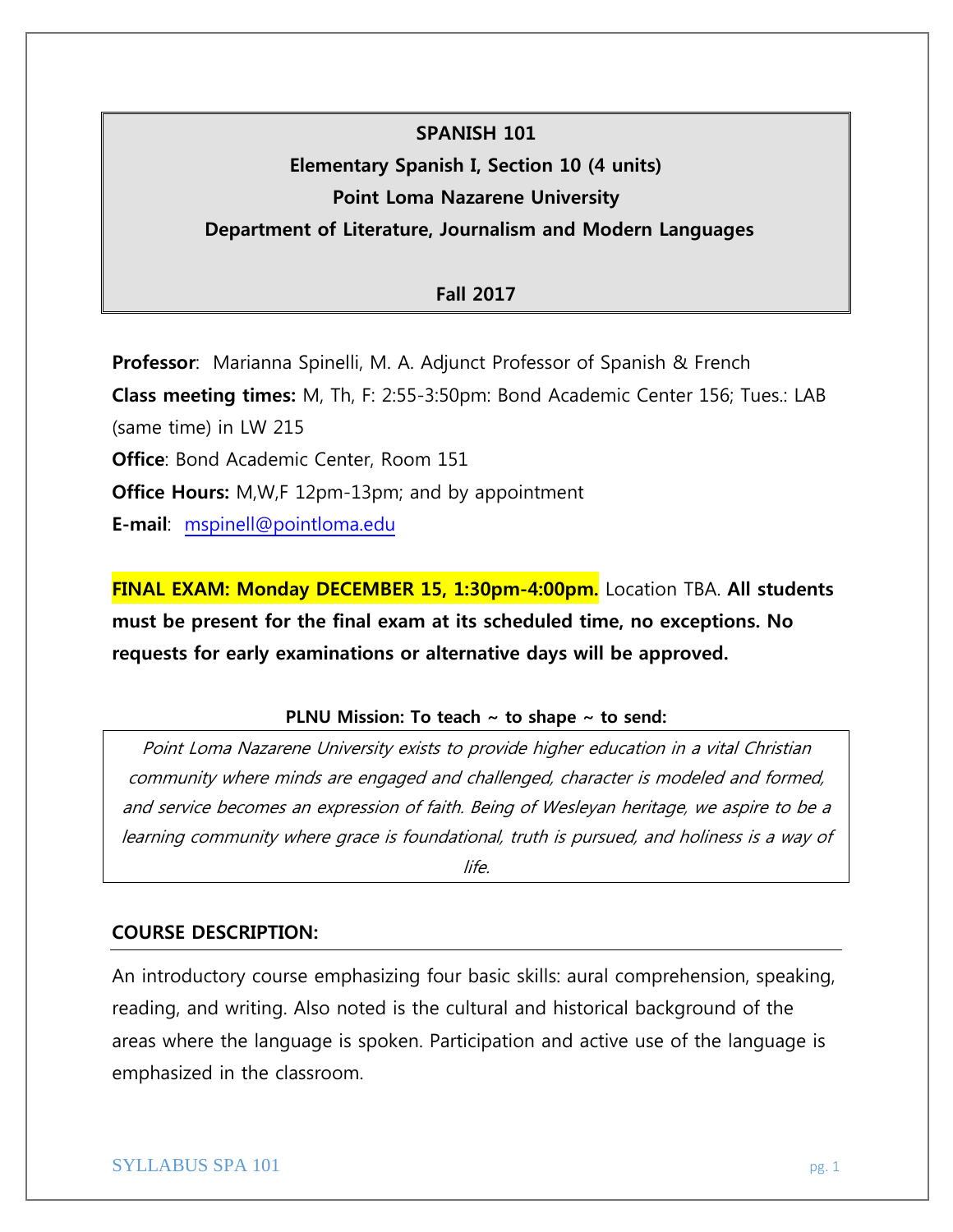# **GENERAL EDUCATION COURSE:**

Elementary Spanish is one of the components of the General Education program at PLNU, under the category of *Seeking Cultural Perspectives*. By including this course in a common educational experience for undergraduates, the faculty supports the survey of human endeavors from a historical, cultural, linguistic and philosophical perspective, including developing critical appreciation of human expression—both artistic and literary.

# **COURSE LEARNING OUTCOMES:**

By the end of the SPA 101-102 sequence, students will be able to…

1. Speak Spanish at the mid to high novice level using basic formulaic and memorized materials within the student's own experience.

2. Comprehend basic connected discourse that uses vocabulary and grammar within the student's own experience.

3. Write discrete sentences as well as simple connected paragraphs using memorized vocabulary and grammar structures.

4. Read cultural readings that employ familiar vocabulary and cognates as well as learned grammatical structures.

5. Demonstrate comprehension of basic cultural mores and patterns of living of the target culture(s) studied.

#### **REQUIRED TEXTS:**

PORTALES Code (12 months). \*It is optional to get the loose-leaf edition if you prefer having a hard copy.

Complete packaged course materials are available only at the Point Loma campus bookstore and online via Point Loma's custom VHL store site.

For the best price and free shipping, go to:

<http://vistahigherlearning.com/store/pointloma.htm>

#### $SYLLABUS SPA 101$  pg. 2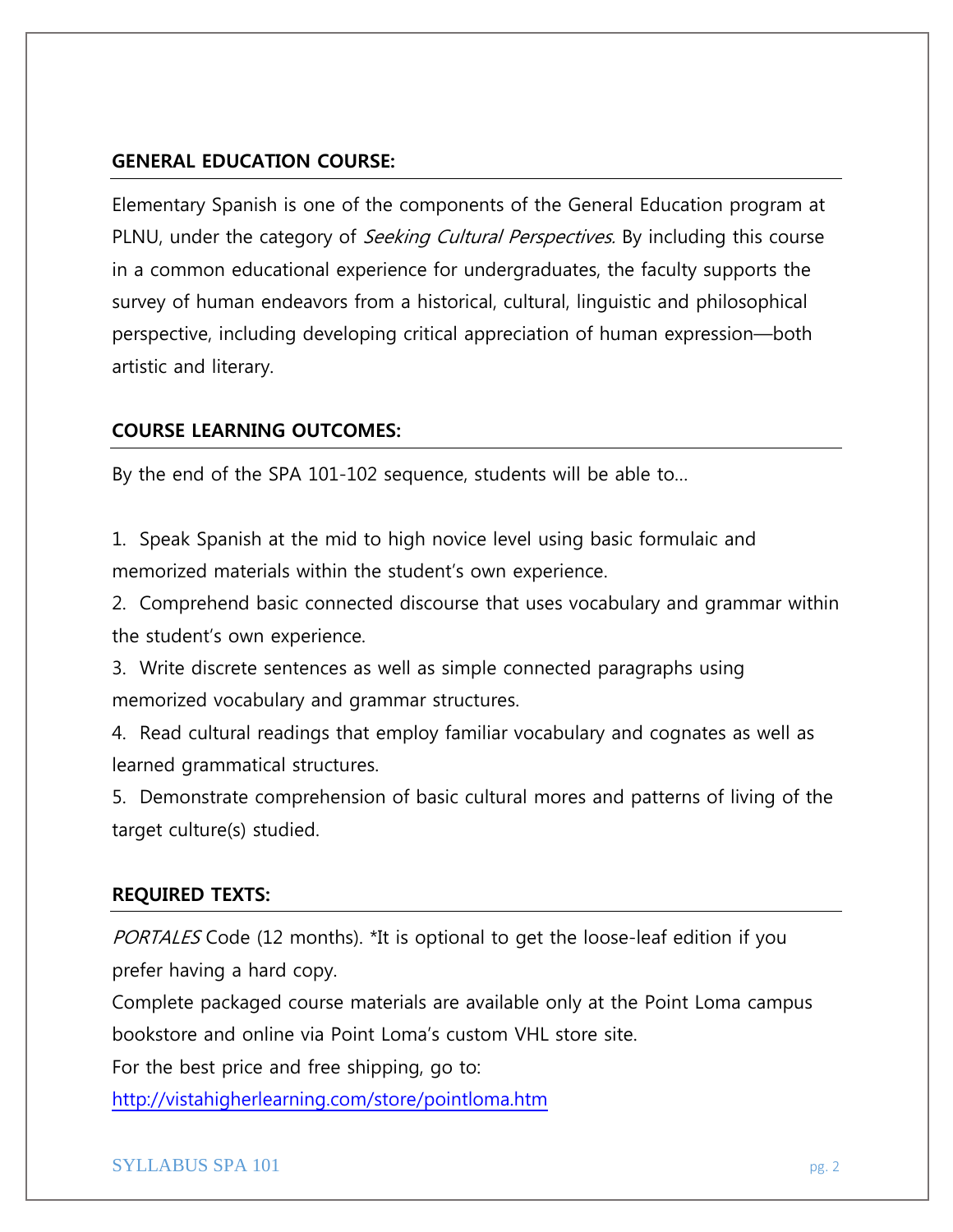**Recommended Texts:** A good Spanish/English dictionary. (Un buen diccionario español/inglés, tal como Larousse, Oxford, University of Chicago o Harper Collins). Kendris, Christopher. 501 Spanish Verbs:(With CD-ROM) Fully Conjugated in All the Tenses and Moods in a New Easy-To-Learn Format. 7<sup>th</sup> edition, Barrons Educational Series, 2010.

Spinelli, Emily. English Grammar for Students of Spanish: The Study Guide for Those Learning Spanish. 6<sup>th</sup> edition, Olivia and Hill Press, 2007.

wordreference.com : A good online dictionary, also available as an app for your smartphone.

### **GRADING:**

The final grade is based on the following scale:

| Grammar Quizzes (drop lowest)30% |  |
|----------------------------------|--|
|                                  |  |
|                                  |  |
|                                  |  |
|                                  |  |
|                                  |  |

# **Grading Scale:**

| $93 - 100 = A$  | $83 - 86 = B$   | $73 - 76 = C$ | $63 - 66 = D$ |
|-----------------|-----------------|---------------|---------------|
| $90-92 = A$     | $80 - 82 = B -$ | $70-72 = C$   | $60-62 = D$   |
| $87 - 89 = B +$ | $77 - 79 = C +$ | $67-69 = D+$  | $0-59 = F$    |

#### **TESTS and QUIZZES**

There is a test for every chapter. It is imperative to do a thorough review before each test since the material is cumulative. Your lowest test grade will be dropped.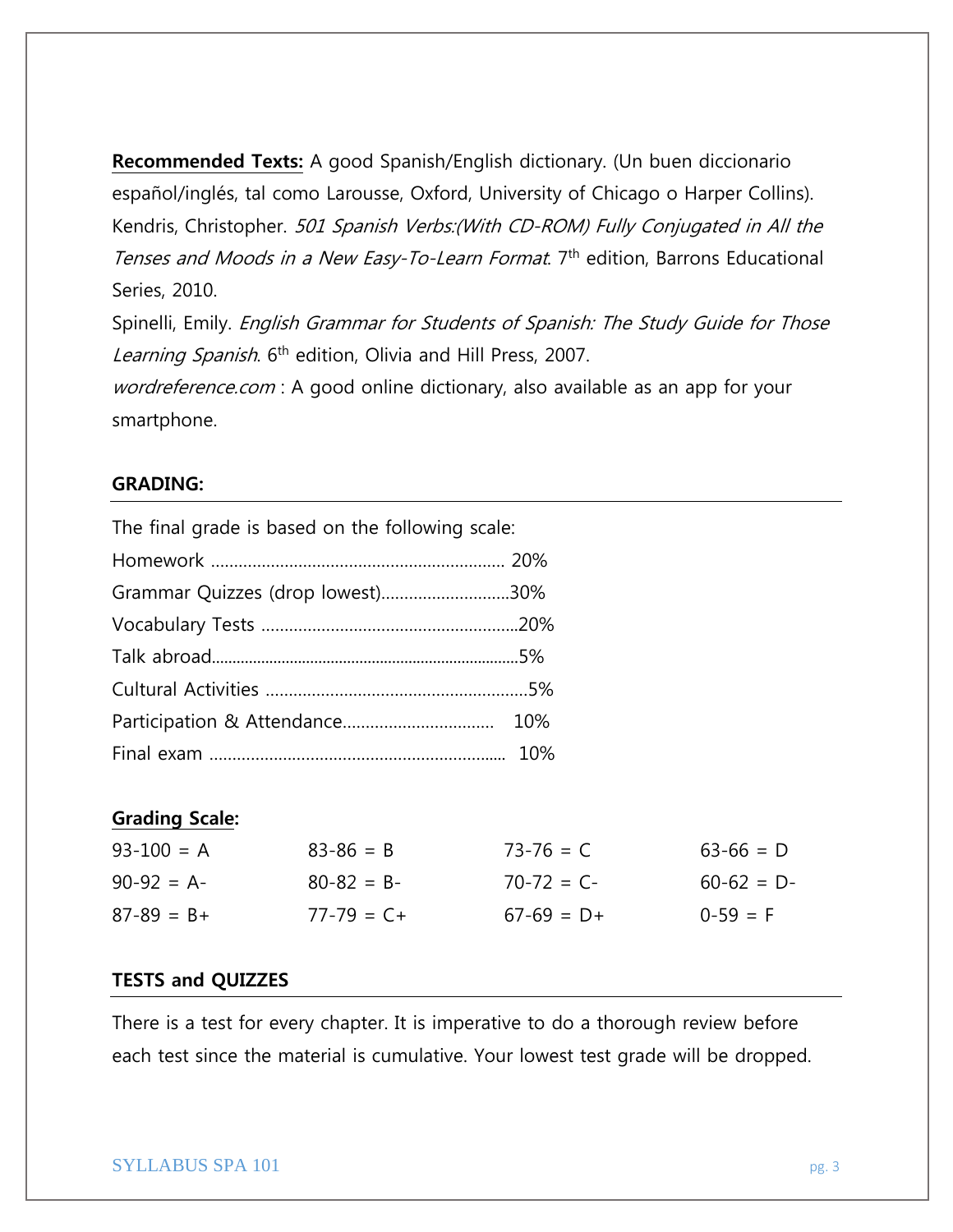There is a short vocabulary quiz for each chapter. Your lowest grade will be dropped. There are no make-up tests or quizzes, unless previously discussed with me. (I will not grant more than one make-up quiz or test)

### **HOMEWORK, INCOMPLETES, and LATE ASSIGNMENTS**

All assignments are to be submitted by the beginning of the class session when they are due; the majority of homework and study material is done on the *Portales* site. There is no partial credit for late work. \*Accent marks count. It is your responsibility to keep up with the homework and arrive in class well prepared for the day's lesson and practice. In order to meet the requirements of this 4 unit course and perform well, there is an expectation of 6-8 hours of homework per week.

Incompletes will only be assigned in extremely unusual circumstances. (I will not grant more than one extension per semester).

#### **FINAL EXAMINATION POLICY**

Successful completion of this class requires taking the final examination **on its scheduled day**. The final examination schedule is posted on the [Class Schedules](http://www.pointloma.edu/experience/academics/class-schedules) site. No requests for early examinations or alternative days will be approved.

# **PLNU COPYRIGHT POLICY**

Point Loma Nazarene University, as a non-profit educational institution, is entitled by law to use materials protected by the US Copyright Act for classroom education. Any use of those materials outside the class may violate the law.

### **PLNU ACADEMIC HONESTY POLICY**

Students should demonstrate academic honesty by doing original work and by giving appropriate credit to the ideas of others. Academic dishonesty is the act of presenting information, ideas, and/or concepts as one's own when in reality they are the results of another person's creativity and effort. A faculty member who believes a situation involving academic dishonesty has been detected may assign a failing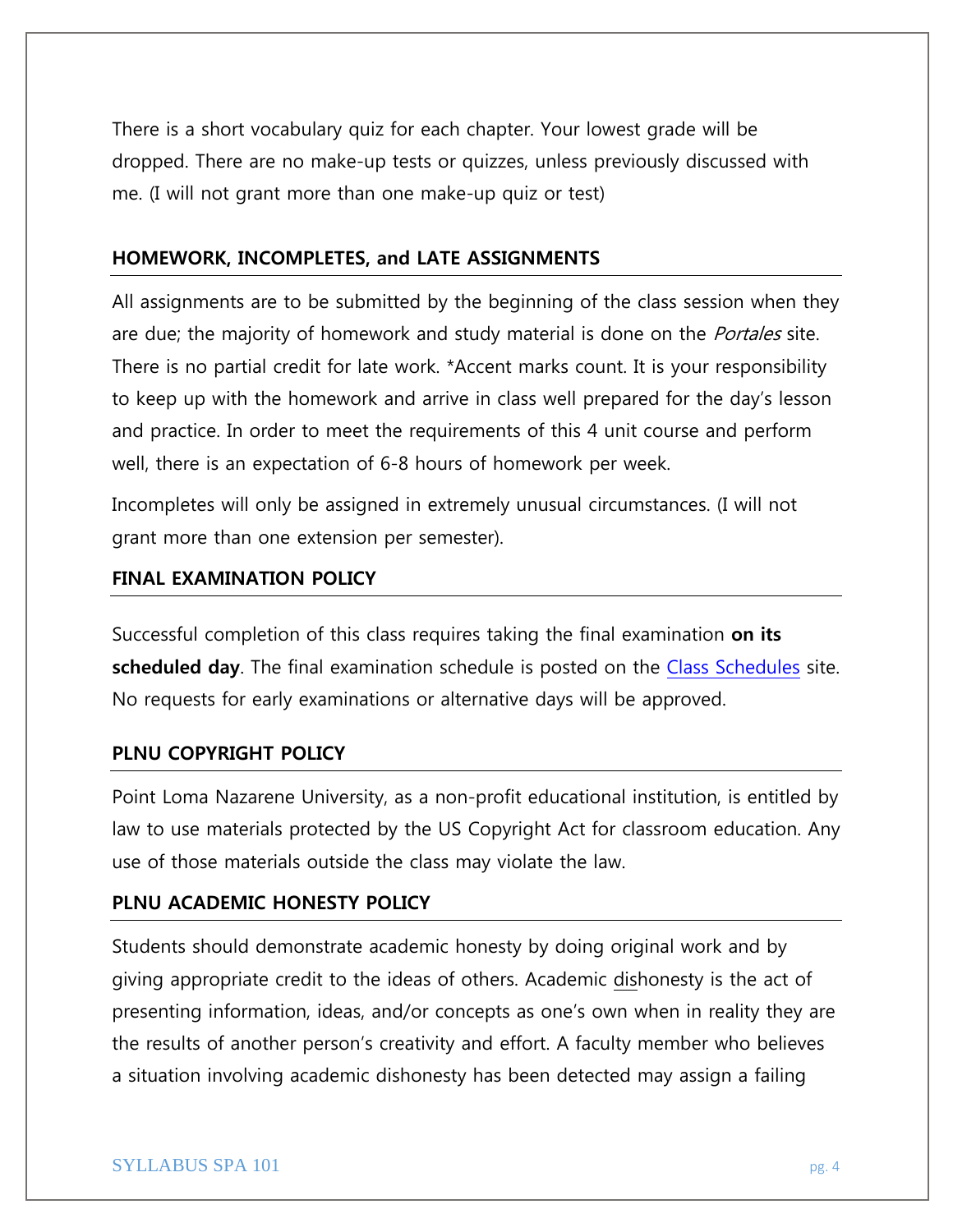grade for that assignment or examination, or, depending on the seriousness of the offense, for the course. Faculty should follow and students may appeal using the procedure in the university Catalog. See [Academic Policies](http://catalog.pointloma.edu/content.php?catoid=18&navoid=1278) for definitions of kinds of academic dishonesty and for further policy information.

### **PLNU ACADEMIC ACCOMMODATIONS POLICY**

If you have a diagnosed disability, please contact PLNU's Disability Resource Center (DRC) within the first two weeks of class to demonstrate need and to register for accommodation by phone at 619-849-2486 or by e-mail at [DRC@pointloma.edu.](mailto:DRC@pointloma.edu) See [Disability Resource Center](http://www.pointloma.edu/experience/offices/administrative-offices/academic-advising-office/disability-resource-center) for additional information.

# **PLNU ATTENDANCE AND PARTICIPATION POLICY**

Regular and punctual attendance at all classes is considered essential to optimum academic achievement. If the student is absent from more than 10 percent of class meetings, the faculty member can file a written report which may result in deenrollment. If the absences exceed 20 percent, the student may be de-enrolled without notice until the university drop date or, after that date, receive the appropriate grade for their work and participation. See [Academic Policies](http://catalog.pointloma.edu/content.php?catoid=18&navoid=1278) in the Undergraduate Academic Catalog.

### **SPECIFIC CLASS ATTENDANCE AND PARTICIPATION POLICY**

Each class period includes mandatory participation in group and pair activities, verbal practice, and learning new grammar skills. Therefore, students are receiving credit for being present and losing that credit if they are absent. After 2 "free bies" for each absence, 1% of the final grade is deducted. Coming late twice equals one absence. Students are expected to come to class prepared and to be active participants in their own learning for the duration of the class period.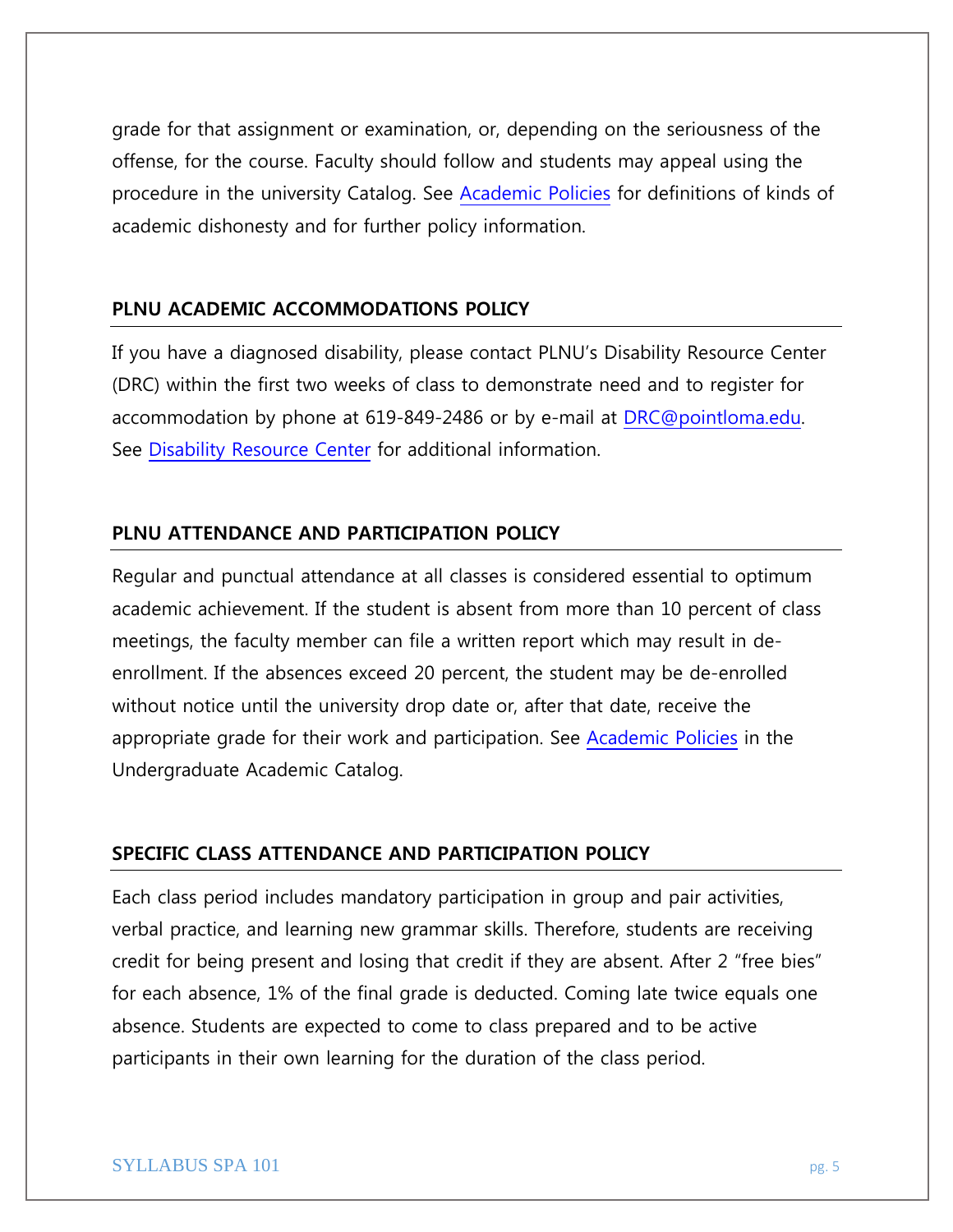After 10 unexcused absences, students will be notified for possible de-enrollment; after 12 unexcused absences (20% of the class), students will be given an "F" as their final grade.

Our classroom environment will be one of "mutual respect" and a "community of learning." What this means is that you should not be embarrassed of discouraged to participate—and mistakes will be considered part of the learning process that everyone can benefit from. If you do not understand something, do not hesitate to ask for further explanation. Participation means coming to class with a positive attitude, making original comments in Spanish while not speaking English or getting off task. You will need to bring your online or loose-leaf textbook to class. NOTE: Class time is for engaging in Spanish activities and maximizing our time together. Cell phones or laptops may only be used for relevant in-class activities.

### **CULTURAL CREDIT**

Students will be required to participate in 3 different cultural activities. Students can participate in the Student Ministry volunteer opportunities, attend a Spanish church service, attend cultural events such as Día de los Muertos, dance classes, film festivals, performances and shows, Ministry with Mexico weekend or day trips, or other activities put on by the community for the community. All activities must include proof of attendance (church program, photographs of yourself at event, tickets, etc) and a brief description of what you did. You will turn in all culture materials together at the end of the semester with a title page detailing your activities.

#### **TALK-ABROAD CONVERSATION (1)**

You will sign up on<https://talkabroad.com/> for one 30 minute conversation with a native Spanish speaker. Codes for purchase at bookstore, then you register for the correct Spinelli section. **Appointments for the conversations must be scheduled at least 36 hours in advance. Y**ou will prepare an interview-style conversation based on the vocabulary and grammar that we cover in class. You are responsible for preparing your questions and

#### SYLLABUS SPA 101 pg. 6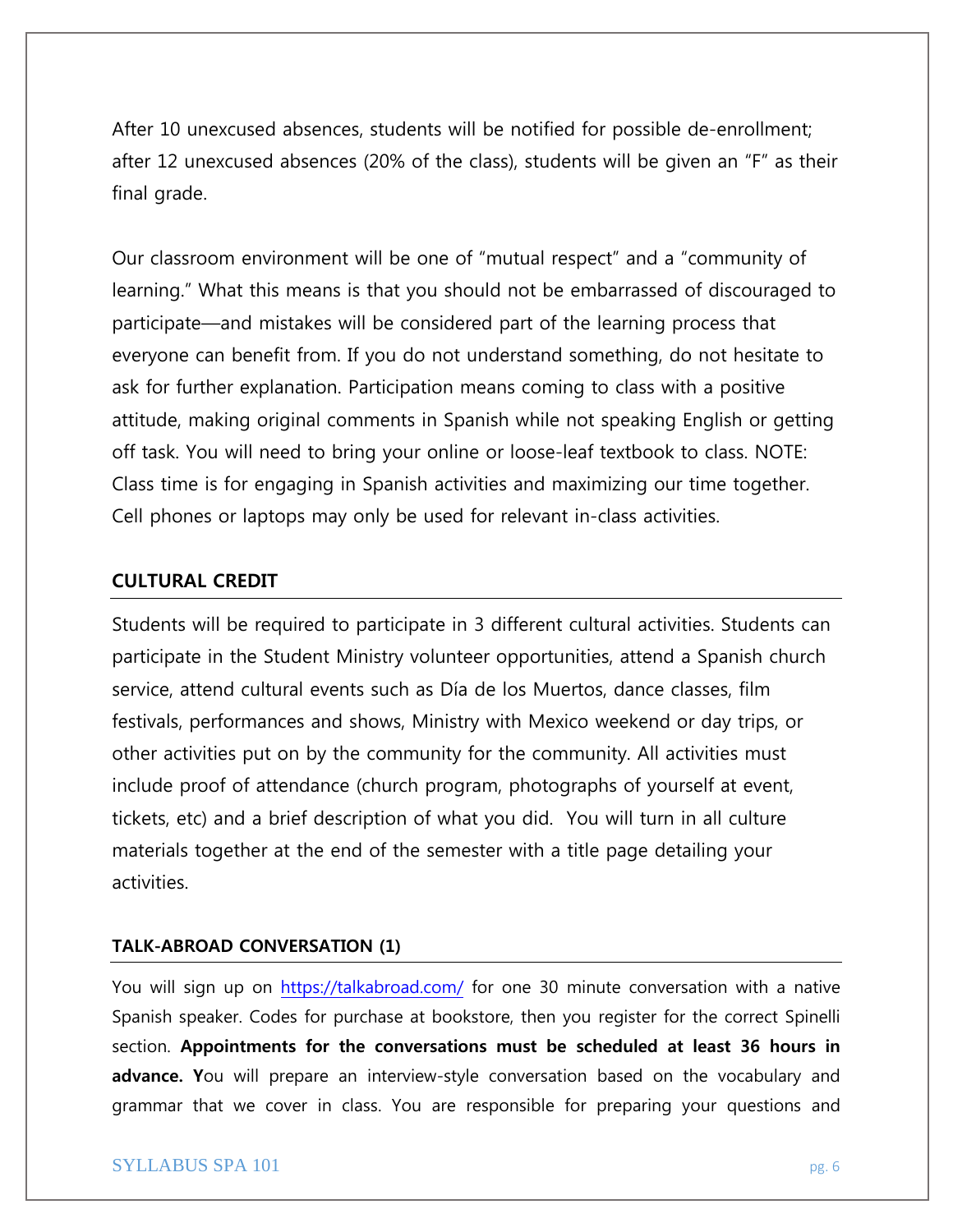personal answers and for choosing a partner and scheduling the 30-minute video-chat. The conversation must be completed by the end of the semester.

# **COURSE SCHEDULE: see the daily schedule file**

### **USE OF TECHNOLOGY**

Point Loma Nazarene University encourages the use of technology for learning, communication, and collaboration. This course requires access to computers, software programs, and the Internet. At some point during the semester you will have a problem with technology, but these problems will not normally be accepted as excuses for unfinished work. Protect yourself by doing the following: Save work often and make regular backups of files in a different location from the originals, plan ahead so that you will have time to use the on-campus computers and printers if necessary, and practice safe computing when surfing the web and checking email. **Also:**

**\_\_\_\_\_\_\_\_\_\_\_\_\_\_\_\_\_\_\_\_\_\_\_\_\_\_\_\_\_\_\_\_\_\_\_\_\_\_\_\_\_\_\_\_\_\_\_\_\_\_\_\_\_\_\_\_\_\_\_\_\_\_\_\_\_\_\_\_\_\_\_\_\_\_\_\_\_**

- a. If students use their laptop during class no other "file" should be open on the reader other than the class text/reading.
- b. **All other electronics must be muted or turned off for the entire class period**.
- c. You are responsible for checking your PLNU email account and Canvas for electronic messages from me. You are fully accountable for all course material, communications and assignments distributed via email or posted in Canvas.
- d. If you do not own a computer, there are computers accessible to you in all PLNU's computer labs. Contact PLNLU's Helpdesk for further information.
- e. Students must maintain their class schedules. Should a student need arise to drop a course, they are responsible to drop the course (provided the drop date meets the stated calendar deadline established by the university) and to complete all necessary official forms (online or paper). Failing to attend